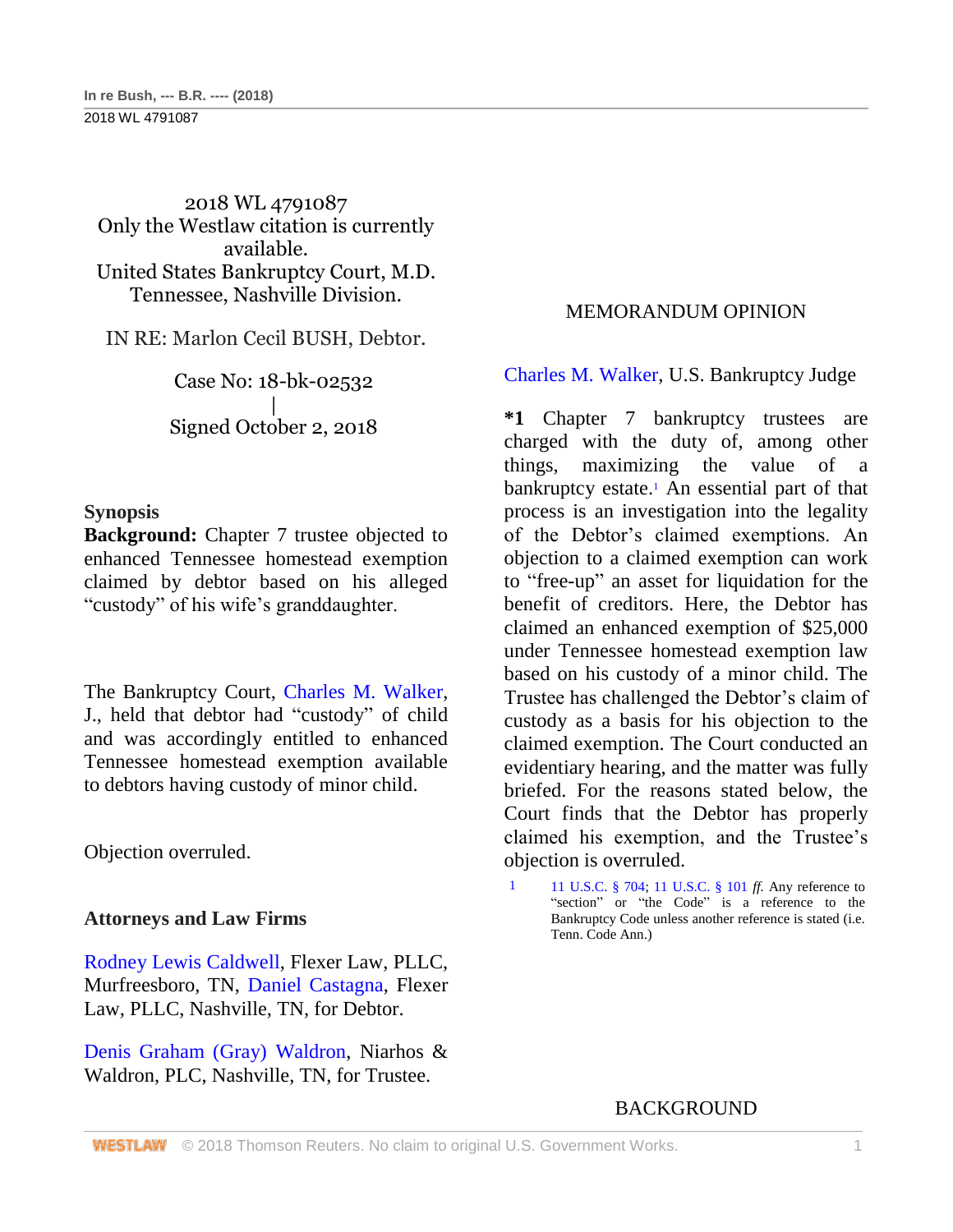Marlon Cecil Bush (herein "Debtor") filed for relief under Chapter 7 of the Code on April 13, 2018. On schedule C, the Debtor claimed a \$25,000 exemption pursuant to Tennessee state law. [Tenn. Code Ann. §](http://www.westlaw.com/Link/Document/FullText?findType=L&pubNum=1000039&cite=TNSTS26-2-301&originatingDoc=I6b8ae310c83b11e8b93ad6f77bf99296&refType=SP&originationContext=document&vr=3.0&rs=cblt1.0&transitionType=DocumentItem&contextData=(sc.UserEnteredCitation)#co_pp_ae0d0000c5150)   $26-2-301(f)^2$  $26-2-301(f)^2$ . The Debtor asserts custody of his granddaughter as a basis for the claimed exemption. The Trustee objects to the claim because the Debtor does not have custody of his granddaughter as the term custody is defined under Tennessee law. The Court conducted an evidentiary hearing, and the parties stipulated to the admission of evidence, including two state court orders.

2 All references to the Tennessee Code Annotated are current through the 2018 Legislative Session.

The first order was entered on December 29, 2004. In that order, the Juvenile Court of Rutherford County, Tennessee awarded temporary custody of the granddaughter to Sue Jackson,<sup>3</sup> the grandmother of the child. The Debtor testified that the child's mother sought entry of this order as she was terminally ill and the child's father was incarcerated at the time.

The second order was entered on December 13, 2017 by the same court ("Second Order"), and appointed the Debtor and Sue Bush ("Sue") as guardians of the granddaughter. The Debtor testified that he and Sue sought this order after Sue's daughter passed away, and Sue herself was diagnosed with a terminal disease. They wanted to ensure the security of the granddaughter in the home and with the Debtor in light of Sue's health issues.

At the hearing, the Debtor testified that the granddaughter lived in his home with him and Sue for approximately thirteen years, and continues to reside with them. He stated that while the granddaughter resides with them, they are responsible for providing food, shelter, medical care, emotional support, transportation, and all the necessities that go along with raising a child. The granddaughter's father does not exercise visitation, has not been ordered to nor does he - pay child support, and does not provide for the child in any way. The Trustee did not challenge the Debtor's assertions on cross-examination.

**\*2** The Trustee argues that this is a matter of law, and that the statute is clear with no ambiguity as to the definition of the term "custody," and, therefore, statutory interpretation is not appropriate. Applying the definition of the term "custody" stated in the Tennessee Code, the Trustee concedes that someone has custody of the granddaughter, but contends it is not the Debtor. Alternatively, he urges this Court to certify the question of defining the term "custody" to the Tennessee Supreme Court if this ruling is to be based on a finding of ambiguity in the definition of the term in Tennessee statutes.

The Debtor argues that because the term "custody" is not defined in the applicable exemption statute, it is appropriate for this Court to look to other Tennessee statutes, and the legislative intent behind those statutes, to determine the meaning of the term "custody" in the exemption statute. The Debtor points to provisions in Tennessee domestic law that define custody, and

<sup>3</sup> Sue Jackson married the Debtor sometime after the order was entered, and changed her name to Sue Bush.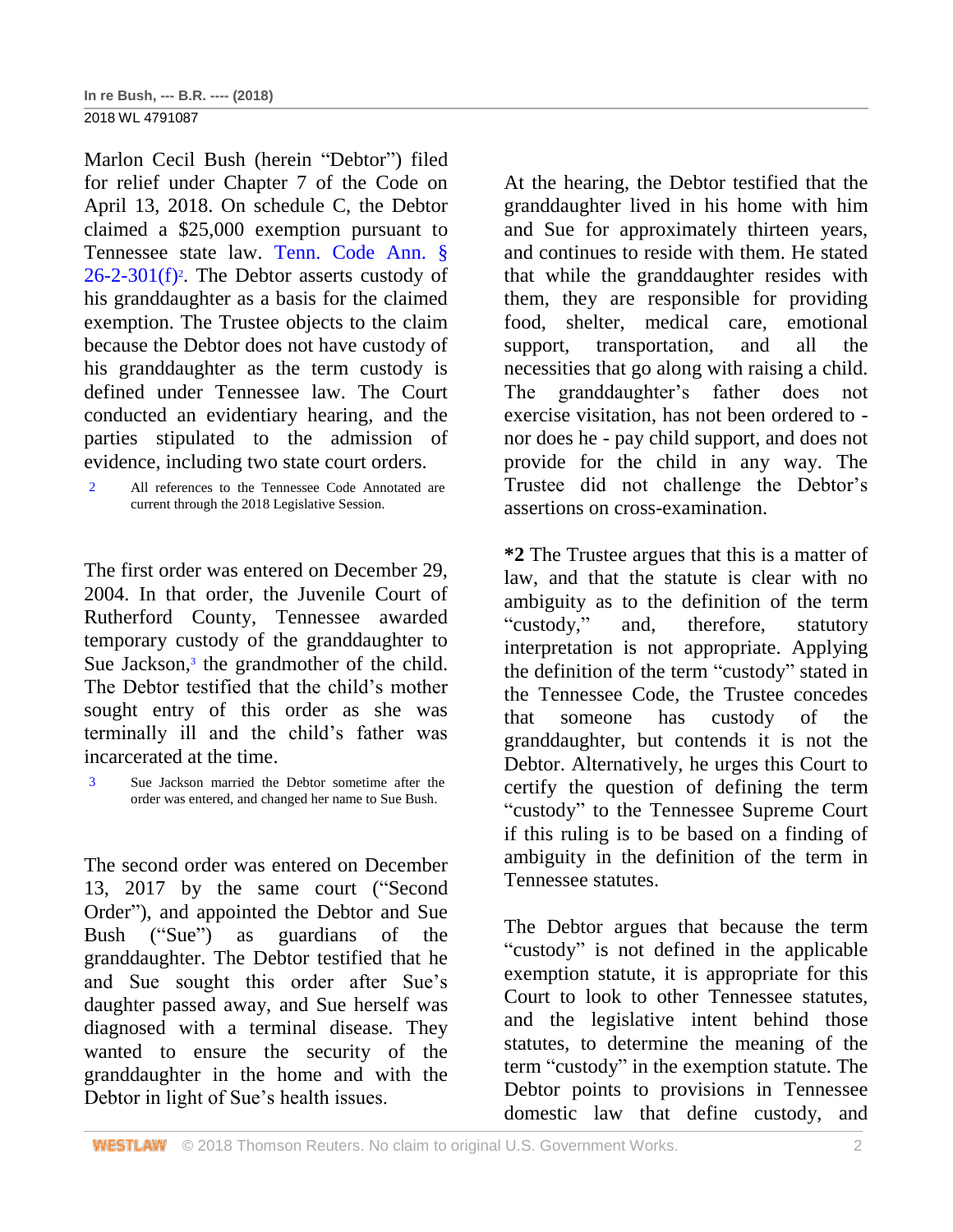2018 WL 4791087

asserts that the same definition is used interchangeably with the term "guardianship" throughout the Tennessee statutes. This, coupled with the legislative intent of protecting families and providing security for minor children, parents and guardians, means the Debtor meets the requirements of the enhancement by having custody of a minor child.

# STATUTORY PREDICATE

The meaning of the word "custody" as it is used in Tennessee's enhanced homestead exemption for an individual with custody of a minor child is a term undefined in that statute, and is the issue before this Court.

Homestead exemption statutes have been enacted with the purpose of protecting the value of homes of certain owners in certain circumstances. "Homestead" is the primary residence of a person, and exemption laws regarding residences protect residential values from such things as property taxes and forced sales for the benefit of creditors, as well as securing housing for a surviving homeowner spouse.

Under the Code, a debtor may claim exemptions as authorized by state law. [11](http://www.westlaw.com/Link/Document/FullText?findType=L&pubNum=1000546&cite=11USCAS522&originatingDoc=I6b8ae310c83b11e8b93ad6f77bf99296&refType=RB&originationContext=document&vr=3.0&rs=cblt1.0&transitionType=DocumentItem&contextData=(sc.UserEnteredCitation)#co_pp_c0ae00006c482)  U.S.C.  $522(b)(2)$ . The state of Tennessee does not authorize the use of the federal exemption scheme, but instead has enacted its own required homestead exemption statute that expands the protections provided under the Code:

(f) Notwithstanding subsection (a) to the contrary, an individual who has one (1) or more minor children in the individual's custody shall be entitled to a homestead exemption not exceeding twenty-five thousand dollars (\$25,000) on real property that is owned by the individual and used by the individual as a principal place of residence.

[Tenn. Code Ann. § 26-2-301 \(West\)](http://www.westlaw.com/Link/Document/FullText?findType=L&pubNum=1000039&cite=TNSTS26-2-301&originatingDoc=I6b8ae310c83b11e8b93ad6f77bf99296&refType=LQ&originationContext=document&vr=3.0&rs=cblt1.0&transitionType=DocumentItem&contextData=(sc.UserEnteredCitation))

The term "custody" is not defined in the exemption statute itself, therefore, the Court must turn to other provisions contained in the Tennessee Code for the definition of "custody." Title 37 of the Tennessee Code relates to juvenile courts and proceedings. This section provides a definition of the word "custody" with regard to minors:

(b)(9) "Custody" means the control of actual physical care of the child and includes the right and responsibility to provide for the physical, mental, moral and emotional well-being of the child. "Custody," as herein defined, relates to those rights and responsibilities as exercised either by the parents or by a person or organization granted custody by a court of competent jurisdiction. "Custody" shall not be construed as the termination of parental rights set forth in § 37-1-147. "Custody" does not exist by virtue of mere physical possession of the child[.]

[Tenn. Code Ann. § 37-1-102 \(West\)](http://www.westlaw.com/Link/Document/FullText?findType=L&pubNum=1000039&cite=TNSTS37-1-102&originatingDoc=I6b8ae310c83b11e8b93ad6f77bf99296&refType=LQ&originationContext=document&vr=3.0&rs=cblt1.0&transitionType=DocumentItem&contextData=(sc.UserEnteredCitation))

The Debtor, pursuant to the Second Order, has been appointed guardian of his granddaughter. Title 34 of the Tennessee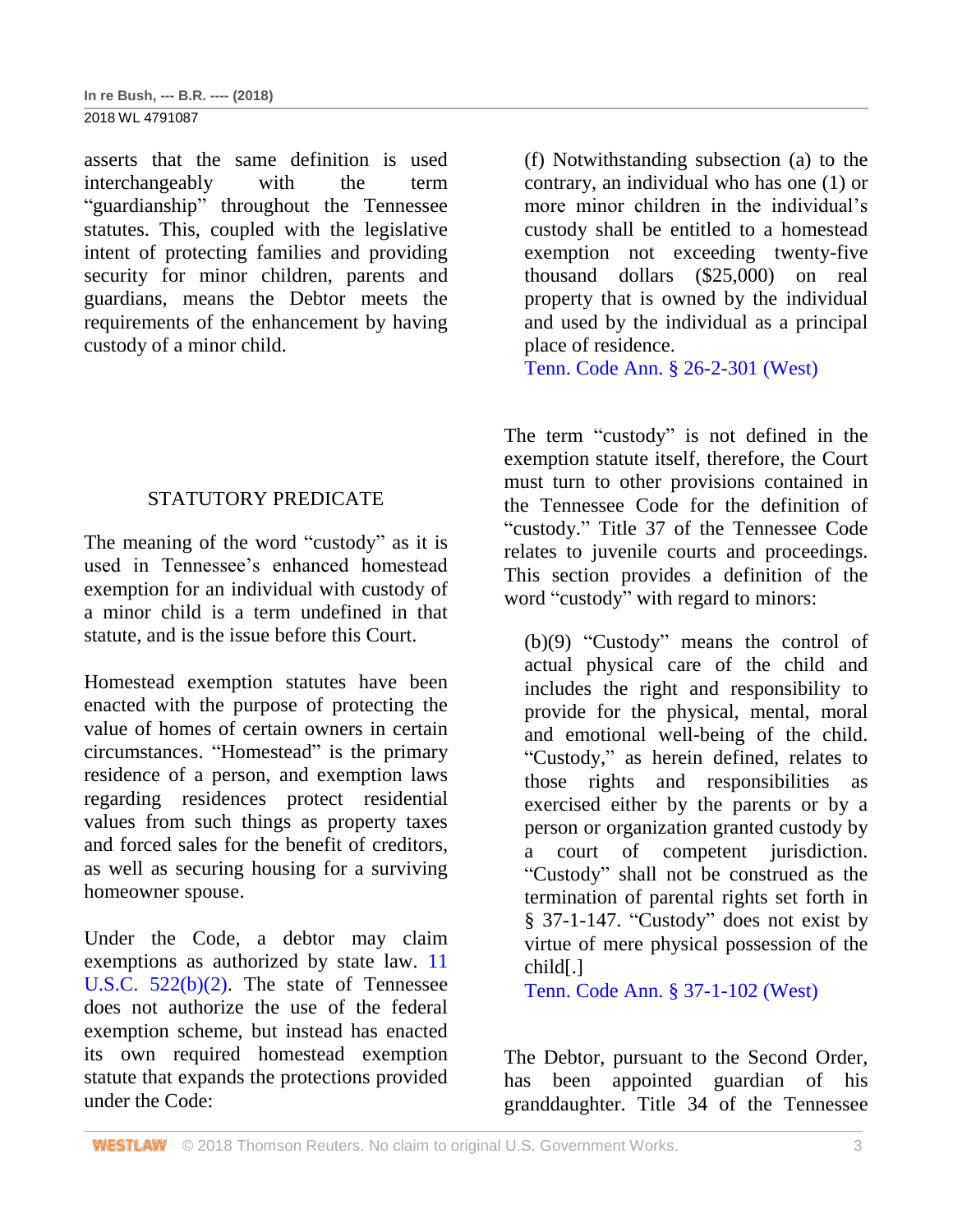Code contains those statutes relating generally to guardianships and conservatorships<sup>4</sup> . The definition of the term guardian applicable therein is as follows:

**\*3** (9) "Guardian" or "coguardian" means a person or persons appointed by the court to provide partial or full supervision, protection and assistance of the person or property, or both, of a minor[.]

[Tenn. Code Ann. § 34-1-101 \(West\)](http://www.westlaw.com/Link/Document/FullText?findType=L&pubNum=1000039&cite=TNSTS34-1-101&originatingDoc=I6b8ae310c83b11e8b93ad6f77bf99296&refType=LQ&originationContext=document&vr=3.0&rs=cblt1.0&transitionType=DocumentItem&contextData=(sc.UserEnteredCitation))

4 "Guardian" means, for purposes of adoptions and terminations of parental rights, the meanings set forth in § 36-1-102 and, for all other purposes, the meaning set forth i[n § 34-1-101\[](http://www.westlaw.com/Link/Document/FullText?findType=L&pubNum=1000039&cite=TNSTS34-1-101&originatingDoc=I6b8ae310c83b11e8b93ad6f77bf99296&refType=LQ&originationContext=document&vr=3.0&rs=cblt1.0&transitionType=DocumentItem&contextData=(sc.UserEnteredCitation)).[\] Tenn. Code Ann. § 37-5-103.](http://www.westlaw.com/Link/Document/FullText?findType=L&pubNum=1000039&cite=TNSTS37-5-103&originatingDoc=I6b8ae310c83b11e8b93ad6f77bf99296&refType=LQ&originationContext=document&vr=3.0&rs=cblt1.0&transitionType=DocumentItem&contextData=(sc.UserEnteredCitation))

Title 36 of the Tennessee Code contains the domestic relations statutes. The purpose of these provisions is to provide the "procedures for the adoption of children" and generally to ensure the best interests of the child are secured. [Tenn. Code Ann. §](http://www.westlaw.com/Link/Document/FullText?findType=L&pubNum=1000039&cite=TNSTS36-1-101&originatingDoc=I6b8ae310c83b11e8b93ad6f77bf99296&refType=LQ&originationContext=document&vr=3.0&rs=cblt1.0&transitionType=DocumentItem&contextData=(sc.UserEnteredCitation))  [36-1-101.](http://www.westlaw.com/Link/Document/FullText?findType=L&pubNum=1000039&cite=TNSTS36-1-101&originatingDoc=I6b8ae310c83b11e8b93ad6f77bf99296&refType=LQ&originationContext=document&vr=3.0&rs=cblt1.0&transitionType=DocumentItem&contextData=(sc.UserEnteredCitation)) Although this title does not explicitly provide a definition for the word "custody," it does define what it means to be a guardian. In relevant part, it states:

 $(24)(A)$  "Guardian" ... means a person ... other than the parent of a child, appointed by a court or defined by law specifically as "guardian" ... to provide supervision, protection for and care for the person or property, or both, of a child or adult. [Tenn. Code Ann. § 36-1-102 \(West\)](http://www.westlaw.com/Link/Document/FullText?findType=L&pubNum=1000039&cite=TNSTS36-1-102&originatingDoc=I6b8ae310c83b11e8b93ad6f77bf99296&refType=LQ&originationContext=document&vr=3.0&rs=cblt1.0&transitionType=DocumentItem&contextData=(sc.UserEnteredCitation))

 $(25)(A)$  "Guardianship" or "co-guardianship" means, for purposes of subdivision (24), a person or entity having the status of being a guardian or co-guardian who or which is responsible for the provision of supervision, protection, and assistance to the person of a child under this part or under other law of this or any other jurisdiction. [Tenn. Code Ann. § 36-1-102 \(West\)](http://www.westlaw.com/Link/Document/FullText?findType=L&pubNum=1000039&cite=TNSTS36-1-102&originatingDoc=I6b8ae310c83b11e8b93ad6f77bf99296&refType=LQ&originationContext=document&vr=3.0&rs=cblt1.0&transitionType=DocumentItem&contextData=(sc.UserEnteredCitation))

 $(25)(C)(ii)$  Complete guardianship pursuant to the entry of an order of guardianship as provided in this part, shall entitle the person or entity to the right to care for the child as provided under § 37-1-140 or as otherwise provided by the court order ...[.] [Tenn. Code Ann. § 36-1-102 \(West\)](http://www.westlaw.com/Link/Document/FullText?findType=L&pubNum=1000039&cite=TNSTS36-1-102&originatingDoc=I6b8ae310c83b11e8b93ad6f77bf99296&refType=LQ&originationContext=document&vr=3.0&rs=cblt1.0&transitionType=DocumentItem&contextData=(sc.UserEnteredCitation))

This last provision refers to a section titled "Legal Custodian – Duties", defining the rights of a guardian by referencing the duties of a legal custodian:

(a) A custodian to whom legal custody has been given by the court under this part has the right to the physical custody of the child, the right to determine the nature of the care and treatment of the child, including ordinary medical care and the right and duty to provide for the care, protection, training and education, and the physical, mental and moral welfare of the child, subject to the conditions and limitations of the order and to the remaining rights and duties of the child's parents or guardian.

[Tenn. Code Ann. § 37-1-140 \(West\)](http://www.westlaw.com/Link/Document/FullText?findType=L&pubNum=1000039&cite=TNSTS37-1-140&originatingDoc=I6b8ae310c83b11e8b93ad6f77bf99296&refType=LQ&originationContext=document&vr=3.0&rs=cblt1.0&transitionType=DocumentItem&contextData=(sc.UserEnteredCitation))

DISCUSSION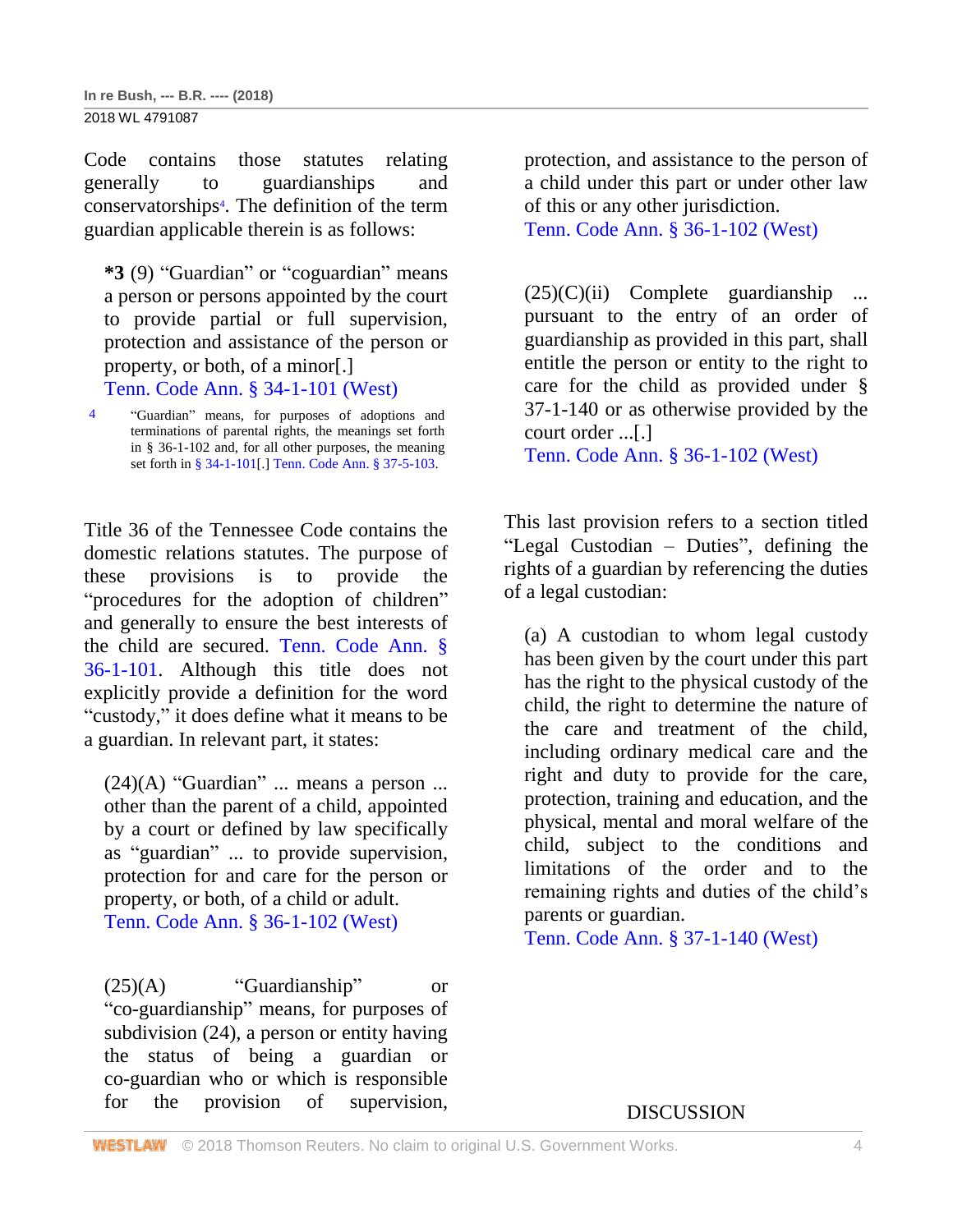The Trustee is correct in his argument that if this Court finds ambiguity in the Tennessee statute as to the definition of the term "custody," it must turn to legislative history to resolve the conflict, or certify the question to the Supreme Court of the State of Tennessee. Thankfully, no ambiguity exists here.

Ambiguity exists where two or more enacted provisions or statutes are inconsistent. The context of the statutory language at issue, along with the context of the entire statute form the inquiry when determining if statutory ambiguity exists. *[U.S. v. Chafin](http://www.westlaw.com/Link/Document/FullText?findType=Y&serNum=2037470430&pubNum=0000506&originatingDoc=I6b8ae310c83b11e8b93ad6f77bf99296&refType=RP&fi=co_pp_sp_506_1271&originationContext=document&vr=3.0&rs=cblt1.0&transitionType=DocumentItem&contextData=(sc.UserEnteredCitation)#co_pp_sp_506_1271)*, [808 F.3d 1263, 1271 \(11th Cir. 2015\),](http://www.westlaw.com/Link/Document/FullText?findType=Y&serNum=2037470430&pubNum=0000506&originatingDoc=I6b8ae310c83b11e8b93ad6f77bf99296&refType=RP&fi=co_pp_sp_506_1271&originationContext=document&vr=3.0&rs=cblt1.0&transitionType=DocumentItem&contextData=(sc.UserEnteredCitation)#co_pp_sp_506_1271) citing *[U.S. Steel Mining Co. v. Director, OWCP](http://www.westlaw.com/Link/Document/FullText?findType=Y&serNum=2030880525&pubNum=0000506&originatingDoc=I6b8ae310c83b11e8b93ad6f77bf99296&refType=RP&fi=co_pp_sp_506_1281&originationContext=document&vr=3.0&rs=cblt1.0&transitionType=DocumentItem&contextData=(sc.UserEnteredCitation)#co_pp_sp_506_1281)*, [719 F.3d 1275, 1281 \(11th Cir. 2013\)](http://www.westlaw.com/Link/Document/FullText?findType=Y&serNum=2030880525&pubNum=0000506&originatingDoc=I6b8ae310c83b11e8b93ad6f77bf99296&refType=RP&fi=co_pp_sp_506_1281&originationContext=document&vr=3.0&rs=cblt1.0&transitionType=DocumentItem&contextData=(sc.UserEnteredCitation)#co_pp_sp_506_1281) (quoting *[Robinson v. Shell Oil, Co.](http://www.westlaw.com/Link/Document/FullText?findType=Y&serNum=1997052884&pubNum=0000708&originatingDoc=I6b8ae310c83b11e8b93ad6f77bf99296&refType=RP&fi=co_pp_sp_708_846&originationContext=document&vr=3.0&rs=cblt1.0&transitionType=DocumentItem&contextData=(sc.UserEnteredCitation)#co_pp_sp_708_846)*, 519 [U.S. 337, 340, 117 S.Ct. 843, 846, 136](http://www.westlaw.com/Link/Document/FullText?findType=Y&serNum=1997052884&pubNum=0000708&originatingDoc=I6b8ae310c83b11e8b93ad6f77bf99296&refType=RP&fi=co_pp_sp_708_846&originationContext=document&vr=3.0&rs=cblt1.0&transitionType=DocumentItem&contextData=(sc.UserEnteredCitation)#co_pp_sp_708_846)  [L.Ed.2d 808 \(1997\)](http://www.westlaw.com/Link/Document/FullText?findType=Y&serNum=1997052884&pubNum=0000708&originatingDoc=I6b8ae310c83b11e8b93ad6f77bf99296&refType=RP&fi=co_pp_sp_708_846&originationContext=document&vr=3.0&rs=cblt1.0&transitionType=DocumentItem&contextData=(sc.UserEnteredCitation)#co_pp_sp_708_846) ).

**\*4** Just because parties support different interpretations of statutory language does not mean the language is ambiguous. *[In re](http://www.westlaw.com/Link/Document/FullText?findType=Y&serNum=2024595428&pubNum=0000506&originatingDoc=I6b8ae310c83b11e8b93ad6f77bf99296&refType=RP&fi=co_pp_sp_506_256&originationContext=document&vr=3.0&rs=cblt1.0&transitionType=DocumentItem&contextData=(sc.UserEnteredCitation)#co_pp_sp_506_256)  [American Home Mortg. Holdings, Inc.](http://www.westlaw.com/Link/Document/FullText?findType=Y&serNum=2024595428&pubNum=0000506&originatingDoc=I6b8ae310c83b11e8b93ad6f77bf99296&refType=RP&fi=co_pp_sp_506_256&originationContext=document&vr=3.0&rs=cblt1.0&transitionType=DocumentItem&contextData=(sc.UserEnteredCitation)#co_pp_sp_506_256)*, 637 [F.3d 246, 256 \(3rd Cir. 2011\).](http://www.westlaw.com/Link/Document/FullText?findType=Y&serNum=2024595428&pubNum=0000506&originatingDoc=I6b8ae310c83b11e8b93ad6f77bf99296&refType=RP&fi=co_pp_sp_506_256&originationContext=document&vr=3.0&rs=cblt1.0&transitionType=DocumentItem&contextData=(sc.UserEnteredCitation)#co_pp_sp_506_256) In this instance, the court chooses, determining which asserted interpretation is persuasive. *[Id.](http://www.westlaw.com/Link/Document/FullText?findType=Y&serNum=2024595428&pubNum=0000506&originatingDoc=I6b8ae310c83b11e8b93ad6f77bf99296&refType=RP&originationContext=document&vr=3.0&rs=cblt1.0&transitionType=DocumentItem&contextData=(sc.UserEnteredCitation))*

Here, the Trustee urges this Court to read the applicable exemption statute in the limited view of the undefined term "custody" in the statute, and the phrase in the Second Order: "This Order does not effect custody of the minor child(ren), only possession of the child(ren)."

The Debtor advocates for an interpretation of the undefined term "custody" in context with other Tennessee statutes that define the

term, to adopt those definitions and legislative intentions, measure those conclusions against the objectives of the Code, and rule as a Court of equity. The Debtor's approach will win the day.

Tennessee State Law

The Debtor compels this Court to view the term "custody" by looking to Tennessee statutes *in pari materia* relating to the common subject matter of custody of minor children. These statutes, construed together, share a common purpose: to ensure the safety and security of minor children. *[In re](http://www.westlaw.com/Link/Document/FullText?findType=Y&serNum=1998082927&pubNum=0000164&originatingDoc=I6b8ae310c83b11e8b93ad6f77bf99296&refType=RP&fi=co_pp_sp_164_794&originationContext=document&vr=3.0&rs=cblt1.0&transitionType=DocumentItem&contextData=(sc.UserEnteredCitation)#co_pp_sp_164_794)  Lawrence*[, 219 B.R. 786, 794 \(E.D. Tenn.](http://www.westlaw.com/Link/Document/FullText?findType=Y&serNum=1998082927&pubNum=0000164&originatingDoc=I6b8ae310c83b11e8b93ad6f77bf99296&refType=RP&fi=co_pp_sp_164_794&originationContext=document&vr=3.0&rs=cblt1.0&transitionType=DocumentItem&contextData=(sc.UserEnteredCitation)#co_pp_sp_164_794)  [1998\)\(](http://www.westlaw.com/Link/Document/FullText?findType=Y&serNum=1998082927&pubNum=0000164&originatingDoc=I6b8ae310c83b11e8b93ad6f77bf99296&refType=RP&fi=co_pp_sp_164_794&originationContext=document&vr=3.0&rs=cblt1.0&transitionType=DocumentItem&contextData=(sc.UserEnteredCitation)#co_pp_sp_164_794)"... statutes *in pari materia* relating to a common subject matter ... should be construed together and harmonized.")

The Tennessee provisions regarding custody lie in several different sections of the Tennessee Code. *Supra* at 4-5. Those sections define the term "custody" (§ [37-1-102\(b\)\(9\)](http://www.westlaw.com/Link/Document/FullText?findType=L&pubNum=1000039&cite=TNSTS37-1-102&originatingDoc=I6b8ae310c83b11e8b93ad6f77bf99296&refType=SP&originationContext=document&vr=3.0&rs=cblt1.0&transitionType=DocumentItem&contextData=(sc.UserEnteredCitation)#co_pp_885e00005efe7) ), "guardian" [\(§ 34-1-101](http://www.westlaw.com/Link/Document/FullText?findType=L&pubNum=1000039&cite=TNSTS34-1-101&originatingDoc=I6b8ae310c83b11e8b93ad6f77bf99296&refType=LQ&originationContext=document&vr=3.0&rs=cblt1.0&transitionType=DocumentItem&contextData=(sc.UserEnteredCitation)) and  $§$  36-1-102(24)(A)), and "guardianship"  $(\S 36-1-102(25)(A))$ , as well as setting forth the rights and responsibilities of guardians.  $(\S$  36-1-102(25)(C)(ii) ). "It is well established that 'words and phrases used in an act should be read in context with the entire act and assigned such meanings as to harmonize with the act as a whole.' " *[Perlin](http://www.westlaw.com/Link/Document/FullText?findType=Y&serNum=2040956769&pubNum=0007903&originatingDoc=I6b8ae310c83b11e8b93ad6f77bf99296&refType=RP&fi=co_pp_sp_7903_632&originationContext=document&vr=3.0&rs=cblt1.0&transitionType=DocumentItem&contextData=(sc.UserEnteredCitation)#co_pp_sp_7903_632)  v. Time, Inc.*[, 237 F.Supp.3d 623, 632 \(E.D.](http://www.westlaw.com/Link/Document/FullText?findType=Y&serNum=2040956769&pubNum=0007903&originatingDoc=I6b8ae310c83b11e8b93ad6f77bf99296&refType=RP&fi=co_pp_sp_7903_632&originationContext=document&vr=3.0&rs=cblt1.0&transitionType=DocumentItem&contextData=(sc.UserEnteredCitation)#co_pp_sp_7903_632)  [Mich. 2017\)](http://www.westlaw.com/Link/Document/FullText?findType=Y&serNum=2040956769&pubNum=0007903&originatingDoc=I6b8ae310c83b11e8b93ad6f77bf99296&refType=RP&fi=co_pp_sp_7903_632&originationContext=document&vr=3.0&rs=cblt1.0&transitionType=DocumentItem&contextData=(sc.UserEnteredCitation)#co_pp_sp_7903_632) (quoting *[People v. Couzens](http://www.westlaw.com/Link/Document/FullText?findType=Y&serNum=2015870291&pubNum=0000542&originatingDoc=I6b8ae310c83b11e8b93ad6f77bf99296&refType=RP&fi=co_pp_sp_542_249&originationContext=document&vr=3.0&rs=cblt1.0&transitionType=DocumentItem&contextData=(sc.UserEnteredCitation)#co_pp_sp_542_249)*, 480 Mich. 240, [249, 747 N.W.2d 849](http://www.westlaw.com/Link/Document/FullText?findType=Y&serNum=2015870291&pubNum=0000542&originatingDoc=I6b8ae310c83b11e8b93ad6f77bf99296&refType=RP&fi=co_pp_sp_542_249&originationContext=document&vr=3.0&rs=cblt1.0&transitionType=DocumentItem&contextData=(sc.UserEnteredCitation)#co_pp_sp_542_249)  [\(2008\);](http://www.westlaw.com/Link/Document/FullText?findType=Y&serNum=2015870291&pubNum=0000542&originatingDoc=I6b8ae310c83b11e8b93ad6f77bf99296&refType=RP&fi=co_pp_sp_542_249&originationContext=document&vr=3.0&rs=cblt1.0&transitionType=DocumentItem&contextData=(sc.UserEnteredCitation)#co_pp_sp_542_249) see also *[Dean v. Byerley](http://www.westlaw.com/Link/Document/FullText?findType=Y&serNum=2004051606&pubNum=0000506&originatingDoc=I6b8ae310c83b11e8b93ad6f77bf99296&refType=RP&fi=co_pp_sp_506_547&originationContext=document&vr=3.0&rs=cblt1.0&transitionType=DocumentItem&contextData=(sc.UserEnteredCitation)#co_pp_sp_506_547)*, 354 F.3d [540, 547 \(6th Cir. 2004\)](http://www.westlaw.com/Link/Document/FullText?findType=Y&serNum=2004051606&pubNum=0000506&originatingDoc=I6b8ae310c83b11e8b93ad6f77bf99296&refType=RP&fi=co_pp_sp_506_547&originationContext=document&vr=3.0&rs=cblt1.0&transitionType=DocumentItem&contextData=(sc.UserEnteredCitation)#co_pp_sp_506_547) ("When construing a statute, we must look at the whole law and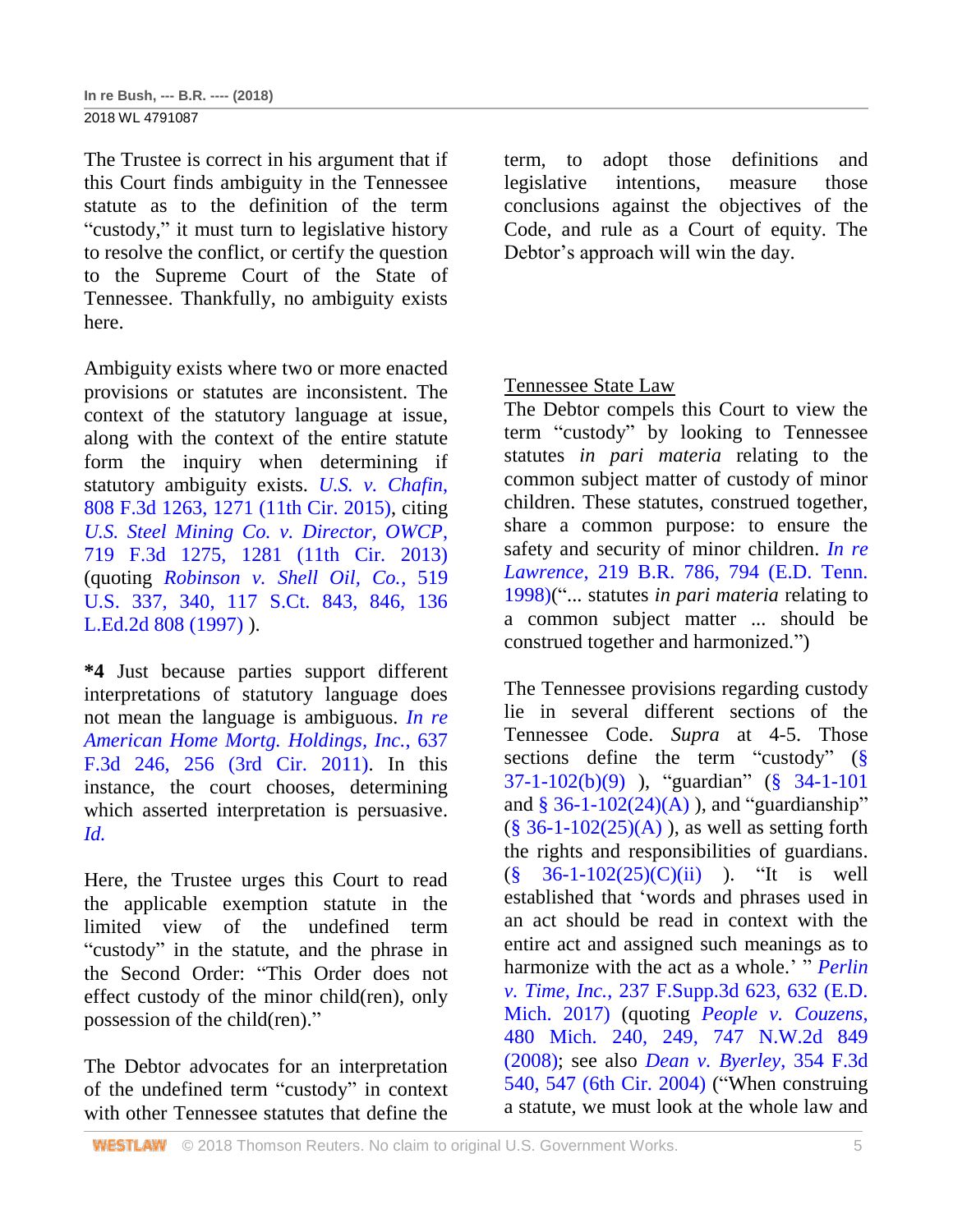2018 WL 4791087

effectuate the legislature's intent."). "[R]easonable statutory interpretation must account for both the specific context in which ... language is used and the broader context of the statute as a whole." *[Utility Air](http://www.westlaw.com/Link/Document/FullText?findType=Y&serNum=2033642966&pubNum=0000708&originatingDoc=I6b8ae310c83b11e8b93ad6f77bf99296&refType=RP&originationContext=document&vr=3.0&rs=cblt1.0&transitionType=DocumentItem&contextData=(sc.UserEnteredCitation))  [Regulatory Group v. E.P.A.](http://www.westlaw.com/Link/Document/FullText?findType=Y&serNum=2033642966&pubNum=0000708&originatingDoc=I6b8ae310c83b11e8b93ad6f77bf99296&refType=RP&originationContext=document&vr=3.0&rs=cblt1.0&transitionType=DocumentItem&contextData=(sc.UserEnteredCitation))*, 573 U.S. 302, [134 S.Ct. 2427, 189 L.Ed.2d 372 \(2014\),](http://www.westlaw.com/Link/Document/FullText?findType=Y&serNum=2033642966&pubNum=0000708&originatingDoc=I6b8ae310c83b11e8b93ad6f77bf99296&refType=RP&originationContext=document&vr=3.0&rs=cblt1.0&transitionType=DocumentItem&contextData=(sc.UserEnteredCitation)) (internal citations omitted). "A statutory 'provision that may seem ambiguous in isolation is often clarified by the remainder of the statutory scheme ... because only one of the permissible meanings produces a substantive effect that is compatible with the rest of the law.' " *[Consumer Fin. Prot.](http://www.westlaw.com/Link/Document/FullText?findType=Y&serNum=2038065951&pubNum=0007903&originatingDoc=I6b8ae310c83b11e8b93ad6f77bf99296&refType=RP&fi=co_pp_sp_7903_824&originationContext=document&vr=3.0&rs=cblt1.0&transitionType=DocumentItem&contextData=(sc.UserEnteredCitation)#co_pp_sp_7903_824)  [Bureau v. The Mortg. Law Grp., LLP](http://www.westlaw.com/Link/Document/FullText?findType=Y&serNum=2038065951&pubNum=0007903&originatingDoc=I6b8ae310c83b11e8b93ad6f77bf99296&refType=RP&fi=co_pp_sp_7903_824&originationContext=document&vr=3.0&rs=cblt1.0&transitionType=DocumentItem&contextData=(sc.UserEnteredCitation)#co_pp_sp_7903_824)*, 157 [F.Supp.3d 813, 824 \(W.D. Wis. 2016\),](http://www.westlaw.com/Link/Document/FullText?findType=Y&serNum=2038065951&pubNum=0007903&originatingDoc=I6b8ae310c83b11e8b93ad6f77bf99296&refType=RP&fi=co_pp_sp_7903_824&originationContext=document&vr=3.0&rs=cblt1.0&transitionType=DocumentItem&contextData=(sc.UserEnteredCitation)#co_pp_sp_7903_824) quoting *[United Savings Association of Texas](http://www.westlaw.com/Link/Document/FullText?findType=Y&serNum=1988010767&pubNum=0000780&originatingDoc=I6b8ae310c83b11e8b93ad6f77bf99296&refType=RP&fi=co_pp_sp_780_371&originationContext=document&vr=3.0&rs=cblt1.0&transitionType=DocumentItem&contextData=(sc.UserEnteredCitation)#co_pp_sp_780_371)  [v. Timbers of Inwood Forest Associates,](http://www.westlaw.com/Link/Document/FullText?findType=Y&serNum=1988010767&pubNum=0000780&originatingDoc=I6b8ae310c83b11e8b93ad6f77bf99296&refType=RP&fi=co_pp_sp_780_371&originationContext=document&vr=3.0&rs=cblt1.0&transitionType=DocumentItem&contextData=(sc.UserEnteredCitation)#co_pp_sp_780_371)  Ltd.*[, 484 U.S. 365, 371, 108 S.Ct. 626, 98](http://www.westlaw.com/Link/Document/FullText?findType=Y&serNum=1988010767&pubNum=0000780&originatingDoc=I6b8ae310c83b11e8b93ad6f77bf99296&refType=RP&fi=co_pp_sp_780_371&originationContext=document&vr=3.0&rs=cblt1.0&transitionType=DocumentItem&contextData=(sc.UserEnteredCitation)#co_pp_sp_780_371)  [L.Ed.2d 740 \(1988\).](http://www.westlaw.com/Link/Document/FullText?findType=Y&serNum=1988010767&pubNum=0000780&originatingDoc=I6b8ae310c83b11e8b93ad6f77bf99296&refType=RP&fi=co_pp_sp_780_371&originationContext=document&vr=3.0&rs=cblt1.0&transitionType=DocumentItem&contextData=(sc.UserEnteredCitation)#co_pp_sp_780_371) Here, we look at all of those provisions previously identified as addressing a common subject: the custody of minor children and the protection of their best interests.

First up is  $\S 37-1-102$  is (b)(9), which states: " 'Custody' means the control of actual physical care of the child and includes the right and responsibility to provide for the physical, mental, moral and emotional well-being of the child." [Tenn. Code Ann. §](http://www.westlaw.com/Link/Document/FullText?findType=L&pubNum=1000039&cite=TNSTS37-1-102&originatingDoc=I6b8ae310c83b11e8b93ad6f77bf99296&refType=SP&originationContext=document&vr=3.0&rs=cblt1.0&transitionType=DocumentItem&contextData=(sc.UserEnteredCitation)#co_pp_885e00005efe7)   $37-1-102(b)(9)$ . This is the definition of the term "custody." Proceeding to the next sentence of that section, there is a description of the circumstances in which "custody" is legally recognized. " 'Custody,' as herein defined, relates to those rights and responsibilities as exercised either by the parents or by a person or organization granted custody by a court of competent jurisdiction." *Id.* Therefore, the rights and responsibilities described in the first

sentence apply to parents or non-parents authorized by court order.

**\*5** Next, is provision (9) of [§ 34-1-101](http://www.westlaw.com/Link/Document/FullText?findType=L&pubNum=1000039&cite=TNSTS34-1-101&originatingDoc=I6b8ae310c83b11e8b93ad6f77bf99296&refType=LQ&originationContext=document&vr=3.0&rs=cblt1.0&transitionType=DocumentItem&contextData=(sc.UserEnteredCitation)) which defines the term "guardian." The Debtor, pursuant to entry of the Second Order, became a person appointed by a court to provide supervision, protection, and care for the granddaughter, and is, therefore, a guardian under Tennessee state law. [Tenn.](http://www.westlaw.com/Link/Document/FullText?findType=L&pubNum=1000039&cite=TNSTS34-1-101&originatingDoc=I6b8ae310c83b11e8b93ad6f77bf99296&refType=SP&originationContext=document&vr=3.0&rs=cblt1.0&transitionType=DocumentItem&contextData=(sc.UserEnteredCitation)#co_pp_e5e400002dc26)  [Code Ann.§ 34-1-101\(9\).](http://www.westlaw.com/Link/Document/FullText?findType=L&pubNum=1000039&cite=TNSTS34-1-101&originatingDoc=I6b8ae310c83b11e8b93ad6f77bf99296&refType=SP&originationContext=document&vr=3.0&rs=cblt1.0&transitionType=DocumentItem&contextData=(sc.UserEnteredCitation)#co_pp_e5e400002dc26)

The Debtor's status as a guardian having been established, we look to provisions relating to that status. "Complete guardianship" in section  $(25)(C)(ii)$ describes the Debtor's right to care for the granddaughter as a Legal Custodian upon entry of the Second Order. [Tenn. Code Ann.](http://www.westlaw.com/Link/Document/FullText?findType=L&pubNum=1000039&cite=TNSTS36-1-102&originatingDoc=I6b8ae310c83b11e8b93ad6f77bf99296&refType=SP&originationContext=document&vr=3.0&rs=cblt1.0&transitionType=DocumentItem&contextData=(sc.UserEnteredCitation)#co_pp_58ac0000f38e4)   $§ 36-1-102(25)(C)(ii)$ . The articulated rights of the Debtor as a legal custodian are referred to in this section, and include the physical custody of the granddaughter, as well as the right to make determinations necessary for her care and well-being. The Debtor's unchallenged testimony authenticates his "complete guardianship" of the granddaughter, and thereby his rights as a legal custodian.

The analysis of Tennessee law regarding the definition of the term "custody" reveals no ambiguity within the provisions relating to the custody of minor children and the protection of their interests. The Debtor has been appointed by a court of proper jurisdiction to perform all of the duties and responsibilities, and exercise all of the rights of one with custody of the granddaughter under Tennessee law.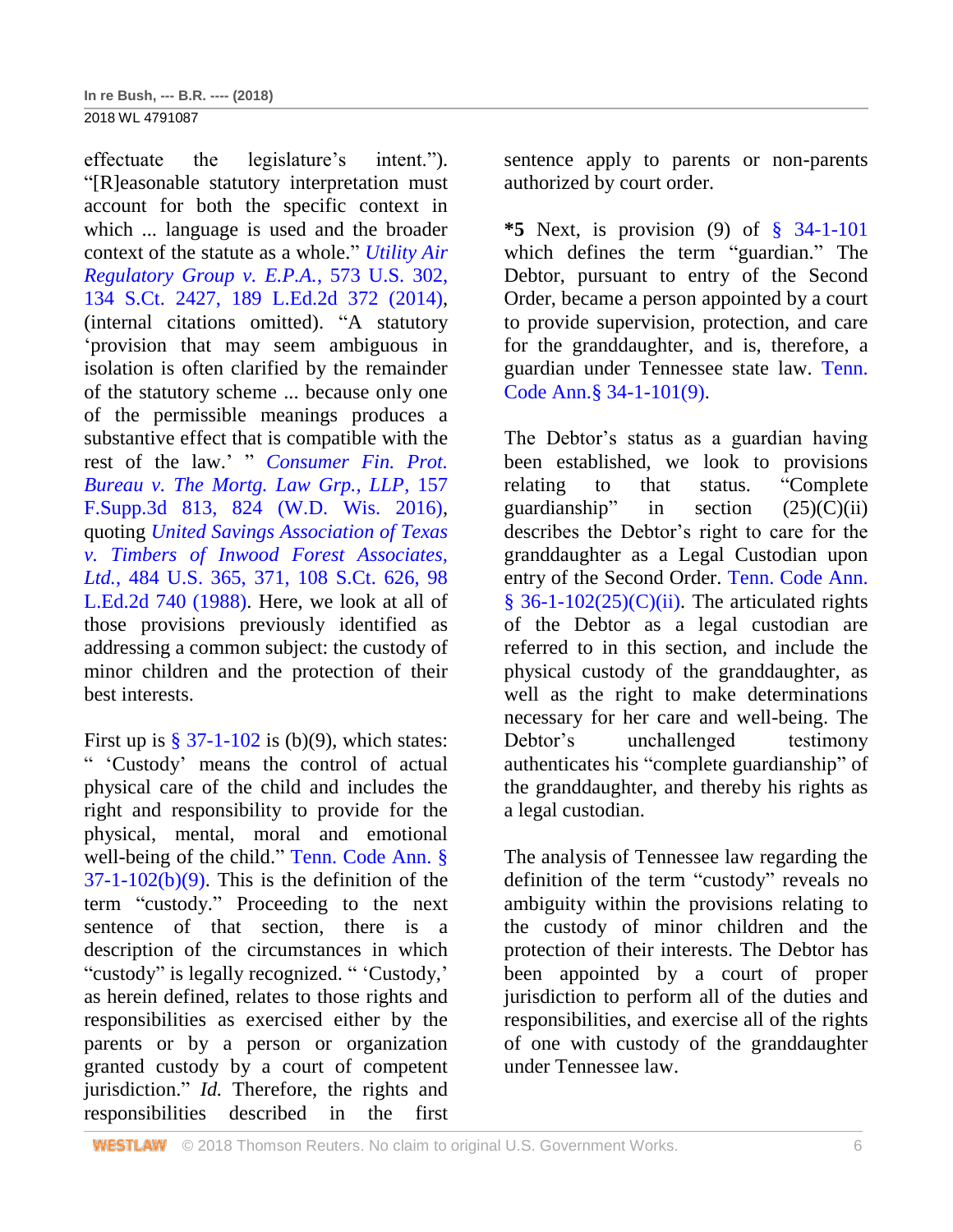## Bankruptcy Code and Policy

The public policy behind the Code is to afford the poor but unfortunate debtor with a fresh start. Homestead exemption statutes preserve the value of residences in certain circumstances. The circumstances vary by state, but the underlying policy is to afford support to those facing challenges that may affect the security of their homes, with specific emphasis in some states on minor children and the elderly. *See* [Tenn. Code](http://www.westlaw.com/Link/Document/FullText?findType=L&pubNum=1000039&cite=TNSTS26-2-301&originatingDoc=I6b8ae310c83b11e8b93ad6f77bf99296&refType=LQ&originationContext=document&vr=3.0&rs=cblt1.0&transitionType=DocumentItem&contextData=(sc.UserEnteredCitation))  [Ann. § 26-2-301](http://www.westlaw.com/Link/Document/FullText?findType=L&pubNum=1000039&cite=TNSTS26-2-301&originatingDoc=I6b8ae310c83b11e8b93ad6f77bf99296&refType=LQ&originationContext=document&vr=3.0&rs=cblt1.0&transitionType=DocumentItem&contextData=(sc.UserEnteredCitation))

It is well settled in Tennessee that homestead exemption laws are to be liberally construed in favor of the claimant. *White v. Fulghum*[, 87 Tenn. 281, 10 S.W.](http://www.westlaw.com/Link/Document/FullText?findType=Y&serNum=1889055648&pubNum=0000712&originatingDoc=I6b8ae310c83b11e8b93ad6f77bf99296&refType=RP&fi=co_pp_sp_712_502&originationContext=document&vr=3.0&rs=cblt1.0&transitionType=DocumentItem&contextData=(sc.UserEnteredCitation)#co_pp_sp_712_502)  [501, 502-03 \(Tenn. 1889\);](http://www.westlaw.com/Link/Document/FullText?findType=Y&serNum=1889055648&pubNum=0000712&originatingDoc=I6b8ae310c83b11e8b93ad6f77bf99296&refType=RP&fi=co_pp_sp_712_502&originationContext=document&vr=3.0&rs=cblt1.0&transitionType=DocumentItem&contextData=(sc.UserEnteredCitation)#co_pp_sp_712_502) *[Legg v. St. John](http://www.westlaw.com/Link/Document/FullText?findType=Y&serNum=1935126200&pubNum=0000350&originatingDoc=I6b8ae310c83b11e8b93ad6f77bf99296&refType=RP&fi=co_pp_sp_350_843&originationContext=document&vr=3.0&rs=cblt1.0&transitionType=DocumentItem&contextData=(sc.UserEnteredCitation)#co_pp_sp_350_843)* (*In re Legg* [\), 76 F.2d 841, 843 \(6th Cir.](http://www.westlaw.com/Link/Document/FullText?findType=Y&serNum=1935126200&pubNum=0000350&originatingDoc=I6b8ae310c83b11e8b93ad6f77bf99296&refType=RP&fi=co_pp_sp_350_843&originationContext=document&vr=3.0&rs=cblt1.0&transitionType=DocumentItem&contextData=(sc.UserEnteredCitation)#co_pp_sp_350_843)  [1935\).](http://www.westlaw.com/Link/Document/FullText?findType=Y&serNum=1935126200&pubNum=0000350&originatingDoc=I6b8ae310c83b11e8b93ad6f77bf99296&refType=RP&fi=co_pp_sp_350_843&originationContext=document&vr=3.0&rs=cblt1.0&transitionType=DocumentItem&contextData=(sc.UserEnteredCitation)#co_pp_sp_350_843) That being said, Congress has set forth the extent to which state exemption statutes are applied in [§ 522\(b\).](http://www.westlaw.com/Link/Document/FullText?findType=L&pubNum=1000546&cite=11USCAS522&originatingDoc=I6b8ae310c83b11e8b93ad6f77bf99296&refType=RB&originationContext=document&vr=3.0&rs=cblt1.0&transitionType=DocumentItem&contextData=(sc.UserEnteredCitation)#co_pp_a83b000018c76) *[In re](http://www.westlaw.com/Link/Document/FullText?findType=Y&serNum=1998082927&pubNum=0000164&originatingDoc=I6b8ae310c83b11e8b93ad6f77bf99296&refType=RP&fi=co_pp_sp_164_791&originationContext=document&vr=3.0&rs=cblt1.0&transitionType=DocumentItem&contextData=(sc.UserEnteredCitation)#co_pp_sp_164_791)  Lawrence*[, 219 B.R. 786, 791 \(E.D. Tenn.](http://www.westlaw.com/Link/Document/FullText?findType=Y&serNum=1998082927&pubNum=0000164&originatingDoc=I6b8ae310c83b11e8b93ad6f77bf99296&refType=RP&fi=co_pp_sp_164_791&originationContext=document&vr=3.0&rs=cblt1.0&transitionType=DocumentItem&contextData=(sc.UserEnteredCitation)#co_pp_sp_164_791)  [1998\)](http://www.westlaw.com/Link/Document/FullText?findType=Y&serNum=1998082927&pubNum=0000164&originatingDoc=I6b8ae310c83b11e8b93ad6f77bf99296&refType=RP&fi=co_pp_sp_164_791&originationContext=document&vr=3.0&rs=cblt1.0&transitionType=DocumentItem&contextData=(sc.UserEnteredCitation)#co_pp_sp_164_791) (citing *In re Butcher*[, 189 B.R. 357,](http://www.westlaw.com/Link/Document/FullText?findType=Y&serNum=1995236093&pubNum=0000164&originatingDoc=I6b8ae310c83b11e8b93ad6f77bf99296&refType=RP&fi=co_pp_sp_164_371&originationContext=document&vr=3.0&rs=cblt1.0&transitionType=DocumentItem&contextData=(sc.UserEnteredCitation)#co_pp_sp_164_371)  [371-72 \(Bankr.D.Md. 1995\),](http://www.westlaw.com/Link/Document/FullText?findType=Y&serNum=1995236093&pubNum=0000164&originatingDoc=I6b8ae310c83b11e8b93ad6f77bf99296&refType=RP&fi=co_pp_sp_164_371&originationContext=document&vr=3.0&rs=cblt1.0&transitionType=DocumentItem&contextData=(sc.UserEnteredCitation)#co_pp_sp_164_371) affd, [125 F.3d](http://www.westlaw.com/Link/Document/FullText?findType=Y&serNum=1997188690&pubNum=0000506&originatingDoc=I6b8ae310c83b11e8b93ad6f77bf99296&refType=RP&originationContext=document&vr=3.0&rs=cblt1.0&transitionType=DocumentItem&contextData=(sc.UserEnteredCitation))  [238 \(4th Cir. 1997\).](http://www.westlaw.com/Link/Document/FullText?findType=Y&serNum=1997188690&pubNum=0000506&originatingDoc=I6b8ae310c83b11e8b93ad6f77bf99296&refType=RP&originationContext=document&vr=3.0&rs=cblt1.0&transitionType=DocumentItem&contextData=(sc.UserEnteredCitation)) "The laws of the state of Tennessee must be applied in a manner consistent with the goals and policies of the federal BANKRUPTCY CODE. When a conflict occurs between Tennessee law and the federal bankruptcy statutes, bankruptcy policy prevails." *[Id.](http://www.westlaw.com/Link/Document/FullText?findType=Y&serNum=1998082927&pubNum=0000164&originatingDoc=I6b8ae310c83b11e8b93ad6f77bf99296&refType=RP&originationContext=document&vr=3.0&rs=cblt1.0&transitionType=DocumentItem&contextData=(sc.UserEnteredCitation))* citing *[In re McCafferty](http://www.westlaw.com/Link/Document/FullText?findType=Y&serNum=1996211367&pubNum=0000506&originatingDoc=I6b8ae310c83b11e8b93ad6f77bf99296&refType=RP&fi=co_pp_sp_506_196&originationContext=document&vr=3.0&rs=cblt1.0&transitionType=DocumentItem&contextData=(sc.UserEnteredCitation)#co_pp_sp_506_196)*, [96 F.3d 192, 196 \(6th Cir. 1996\);](http://www.westlaw.com/Link/Document/FullText?findType=Y&serNum=1996211367&pubNum=0000506&originatingDoc=I6b8ae310c83b11e8b93ad6f77bf99296&refType=RP&fi=co_pp_sp_506_196&originationContext=document&vr=3.0&rs=cblt1.0&transitionType=DocumentItem&contextData=(sc.UserEnteredCitation)#co_pp_sp_506_196) *[In re](http://www.westlaw.com/Link/Document/FullText?findType=Y&serNum=1994048072&pubNum=0000506&originatingDoc=I6b8ae310c83b11e8b93ad6f77bf99296&refType=RP&fi=co_pp_sp_506_1450&originationContext=document&vr=3.0&rs=cblt1.0&transitionType=DocumentItem&contextData=(sc.UserEnteredCitation)#co_pp_sp_506_1450)  Omegas Group, Inc.,* [16 F.3d 1443, 1450-51](http://www.westlaw.com/Link/Document/FullText?findType=Y&serNum=1994048072&pubNum=0000506&originatingDoc=I6b8ae310c83b11e8b93ad6f77bf99296&refType=RP&fi=co_pp_sp_506_1450&originationContext=document&vr=3.0&rs=cblt1.0&transitionType=DocumentItem&contextData=(sc.UserEnteredCitation)#co_pp_sp_506_1450)  [\(6th Cir. 1994\).](http://www.westlaw.com/Link/Document/FullText?findType=Y&serNum=1994048072&pubNum=0000506&originatingDoc=I6b8ae310c83b11e8b93ad6f77bf99296&refType=RP&fi=co_pp_sp_506_1450&originationContext=document&vr=3.0&rs=cblt1.0&transitionType=DocumentItem&contextData=(sc.UserEnteredCitation)#co_pp_sp_506_1450)

No conflict exists here between Debtor's claimed enhancement under the Tennessee homestead exemption statute, and the policy

behind [§ 522.](http://www.westlaw.com/Link/Document/FullText?findType=L&pubNum=1000546&cite=11USCAS522&originatingDoc=I6b8ae310c83b11e8b93ad6f77bf99296&refType=LQ&originationContext=document&vr=3.0&rs=cblt1.0&transitionType=DocumentItem&contextData=(sc.UserEnteredCitation)) Furthermore, the claimed exemption in no way offends Tennessee public policy to afford relief and support to homeowners in certain circumstances, as in this case, providing all necessities for the care, protection, and security of the minor granddaughter.

## **CONCLUSION**

In pursuing the Second Order, the Debtor and Sue sought to secure the granddaughter's residence in the home with the Debtor and Sue. By seeking guardianship, the Debtor obtained complete guardianship, and all the rights and responsibilities that go along with it. The statute clearly states what is included in the rights of custody, and the record indicates that the Debtor exercises the full gamut of those rights. Those rights are directly in line with the intentions of the Debtor, and all of the statutory provisions in play here: the security of the minor child.

**\*6** Furthermore, the asserted position of the Trustee would result in a ludicrous result. The Trustee's argument included the assertion that someone has custody of the granddaughter, it is just not the Debtor. Analyzing the potential parties who could claim the enhanced exemption under this position, it appears that the absentee father of the granddaughter is the only proper claimant. If the Debtor and Sue do not have custody because the Second Order does not "effect custody," the state has not been